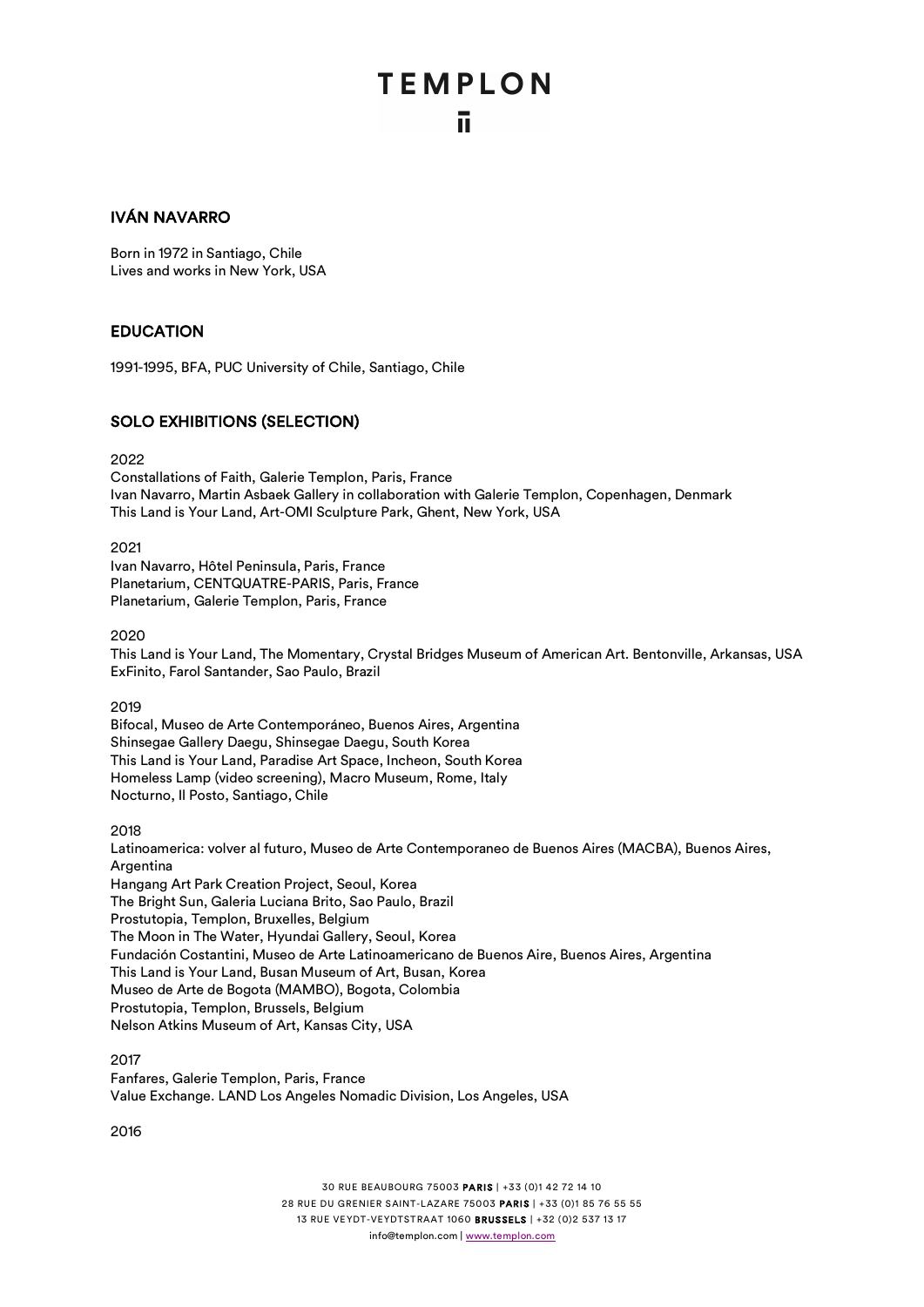Mute Parade, Paul Kasmin Gallery, New York, USA Interventions III*.* #1608 President Street, Brooklyn, New York, USA Espacios revelados*.* Plaza Yungay, Plaza Brasil and Torres de Tajammar, Santiago, Chile Cancha*.* Espacio O, Santiago, Chile

#### 2015

Onomatoepopeyas, Centro Cultural Matucana 100, Santiago, Chile Una guerra silenciosa e imposible. CA660 - Centro de las Artes 660, CorpArtes, Santiago, Chile This Land Is Your Land. Nasher - Museum Of Art At Duke University, Durham, USA Relay. Campus Creativo. Santiago, Chile Cuadrilla de Yungay. Casona Yungay, Santiago, Chile La Ley de la Precipitación. 12ª Bienal de Artes Mediales, Museo Nacional de Bellas Artes, Santiago, Chile New Ways Of Seeing: Beyond Culture. Dorsky Gallery, New York, USA The Music Room III. Sonar, Santiago, Chile; CA660 - Centro de las Artes 660, CorpArtes, Santiago, Chile This Land Is Your Land, Northpark Center, Dallas, Texas, USA

#### 2014

This Land Is Your Land, Madison Square Art, New York, USA Nacht and Nebel, Galerie Daniel Templon, Bruxelles, Belgium 299 792 458 m/s., Gallery Hyunday, Séoul, Korea Iván Navarro, Paul Kasmin Gallery. New York, USA The Music Room I. PS1, New York, USA This Land is Your Land. North Park Center, Dallas, USA Radetsky Loop. Matucana 100, Santiago, Chile

#### 2013

Where is The Next War? Galerie Daniel Templon, Paris, France 11th Bienal de Artes Mediales. Museo Nacional de Bellas Artes, Santiago, Chile Arquivo Vivo. Museo Paço das Artes, São Paulo, Brazil Uirapuru. Goethe-Institut, Nairobi, Kenya

2012

Impenetrables, Art kabinett, Paul Kasmin Gallery, Art Basel, Miami, USA Fluorescent Light Sculptures, Frost Art Museum, Miami, USA Light at the End of the Tunnel, Egeran Galeri, Istanbul, Turkey Nacht und Nebel, curated by Antonio Arévalo, Fondazione VOLUME! Roma, Italy Concept Room : Ivan Navarro, Galerie Litvak , Tel Aviv, Israel Heaven or Las Vegas, SCAD Museum of Art, Savannah, USA

2011

Heaven or Las Vegas, Paul Kasmin gallery, New York, USA Baró Galeria, Sao Paulo, Brazil The Uno Fence, Prospect.2 at UNO Gallery, New Orleans, USA

#### 2010

Tener Dolor en el cuerpo de Otro, Distrito 4, Madrid, Spain No Man's Land, Caja de Burgos, Burgos, Spain Tierra de Nadie, Centro de Arte Caja de Burgos, CAB. Burgos, Spain Missing, Chambre Blanche, Manif d'Art5, la Biennale de Québec, Québec, Canada Missing, Chambre Blanche – Manif d´art 5, Catastrophe? Quebec, Canada Resistance. Metales Pesados Santiago, Chile Chile: Behind the Scenes. Espace Culturel Louis Vuitton, Paris, France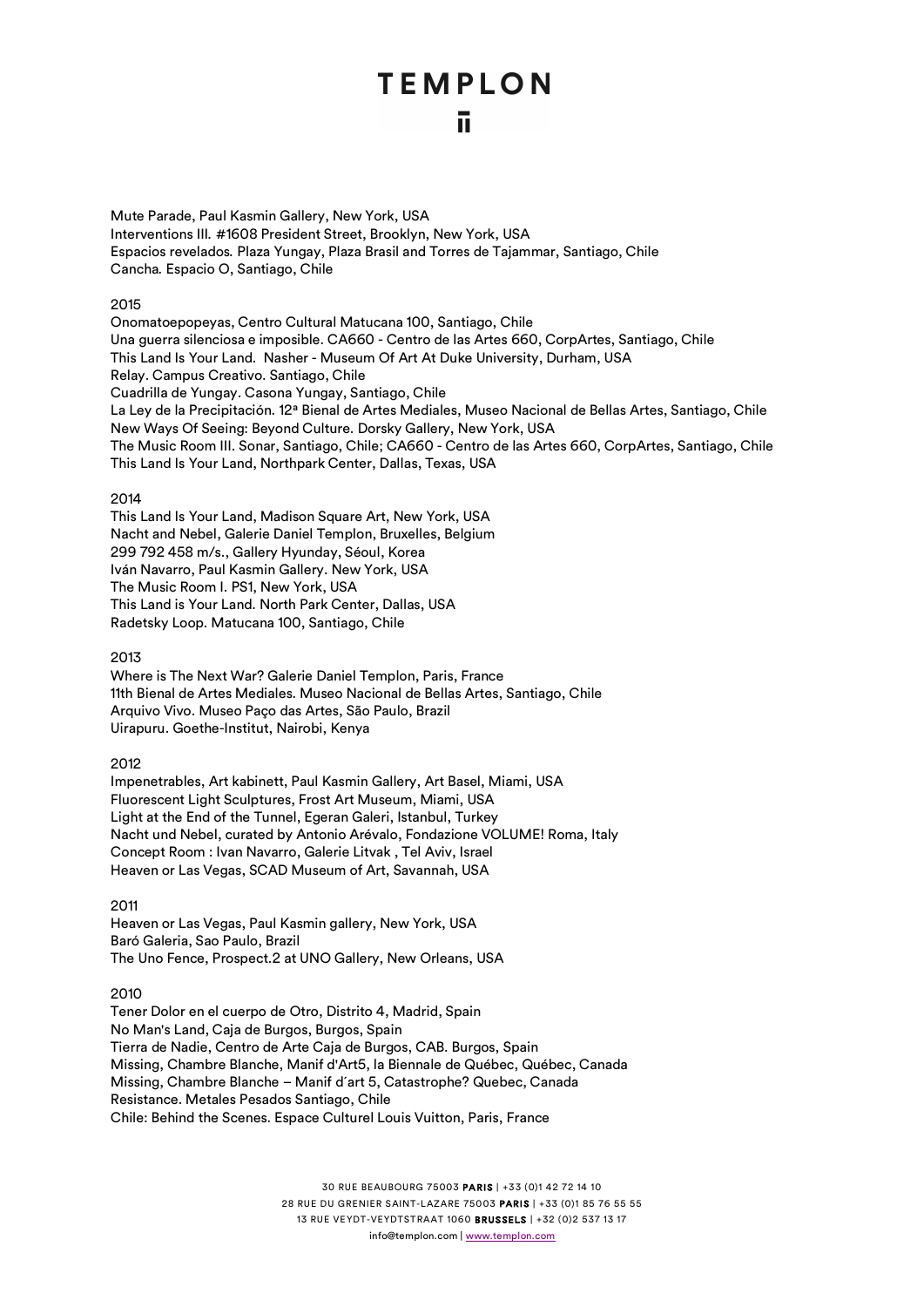#### 2009

DIE, Paul Kasmin Gallery, New York, USA Nowhere Man, Galerie Daniel Templon, Paris, France Nowhere Man, Towner, UK Threshold, Pavillon du Chili, Arsenal, 53e Biennale de Venise, Venice, Italy

#### 2008

Homeless Lamp, The Juice Sucker, Fabric Work Shop & Museum, Philadelphia, USA Antifurniture, Galerie Daniel Templon, Paris, France No Man's Land, Koppelman Gallery, Tufts University Art Gallery, Massachusetts, USA Backstage, Greenaway Gallery - Adelaide Bank Festival, Adelaide, Australia

#### 2007

Donde Estan ? Centro Cultural Matucana 100, Santiago, Chile El Mendigo, Centro Cultural Recoleta, Buenos Aires, Argentina Large Wall Hole, Jersey City Museum, New Jersey, USA Propuesta de Monumento para Victor Jara, Galeria Moro, Santiago, Chile

#### 2006

Concentration Camp, Roebling Hall, New York, USA Unosunove Arte Contemporanea, Rome, Italy Pachamama, Galeria Metropolitana, Santiago, Chili No soy de aqui, no soy de alla, Union Gallery, London, UK

#### 2005

Spy Glass, Galerie Daniel Templon, Paris, France Jersey City Museum (project room), New Jersey, USA Shortcuts, Art Rock, Rockefeller plaza (project room), New York, USA

#### 2004

Juice sucker, CSPS Legion Arts, Iowa, USA Monuments for D. Flavin, Roebling Hall, Brooklyn, USA

2002 Blade runner, Gasworks Studios, London, UK

2001 Big Bang, Galería Animal, Santiago, Chile

1996 Camping day, PUC, Santiago, Chile

#### GROUP EXHIBITIONS (SELECTION)

2022 COLLECTION, The Miniature Museum of Contemporary Art, Amsterdam, Netherlands

2021

Ithra – Seeing & Perceiving , King Abdulaziz Center for world culture, Saudi Arabia Mirrors / Mirages, Galerie Ron Mandos, Amsterdam, The Netherlands International Festival Santiago a Mil. Santiago, Chile.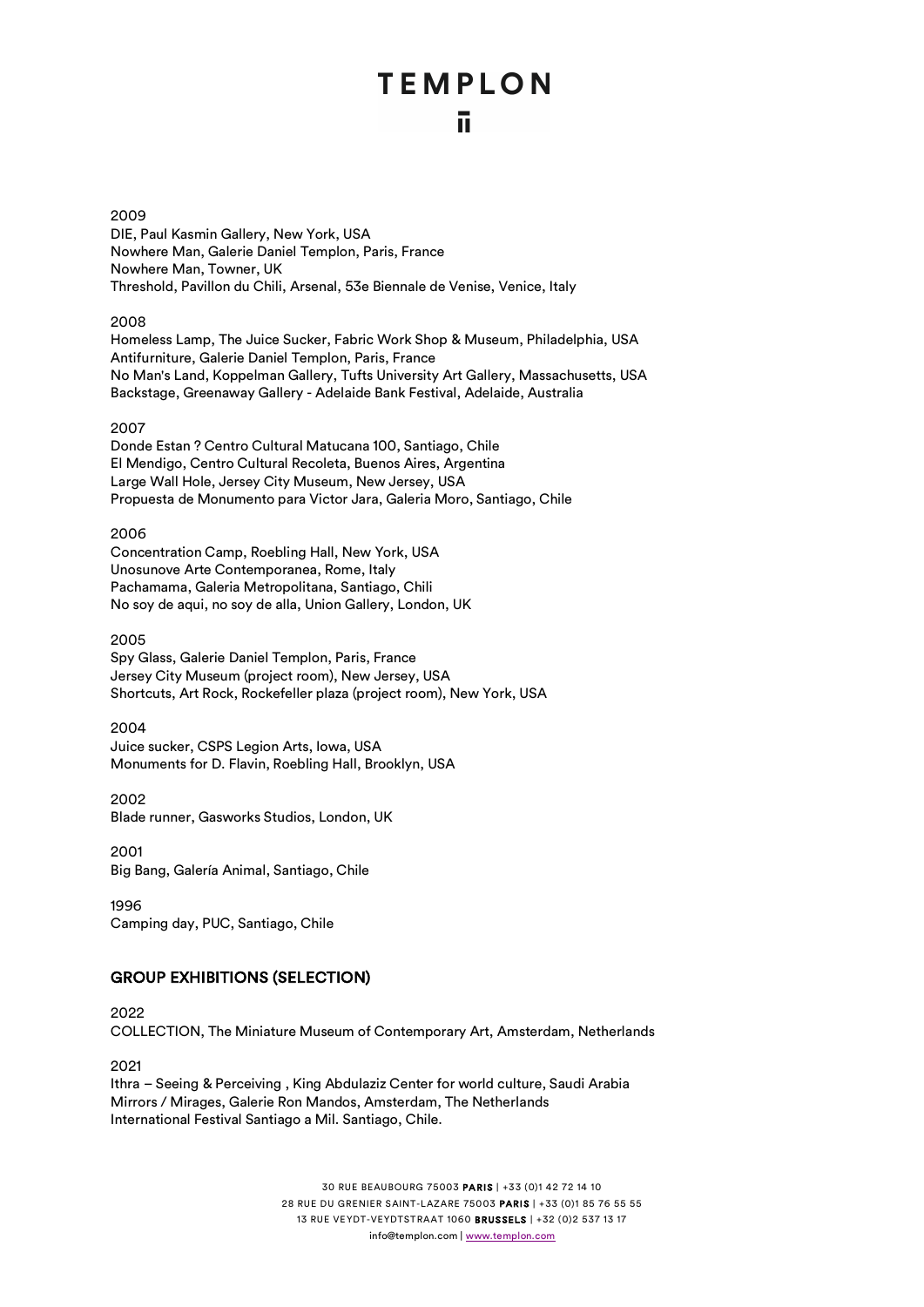Noor Riyadh Festival. King Abdullah Financial District, Conference Center. Riyad, Saudi Arabia Seeing and Perceiving, King Abdulaziz Center for World Culture (Ithra), Dhahran, Saudi Arabia

2020

Water Reverie, Borusan Contemporary. Istanbul, Turkey Mappa Mundi, Boghossian Foundation – Villa Empain, Brussels, Belgium Recycler, Surcyclage, Fondation Villa Datris. L'Isle-sur-la-Sorgue, France The Light House, Boghossian Foundation – Villa Empain, Brussels, Belgium Les Extatiques, La Défense, Paris, France KM8, Grand Paris Express, Paris, France

#### 2019

Santiago: Ciudad Destino, Centro Cultural Gabriela Mistral. Santiago, Chile. Art in Resonance, Peninsula Hotel. Hong Kong, China. Prism Fantasy, Paradise City, Incheon, South Korea. BIENALSUR, Home sweet home, Brazil Embassy, Palacio Pereda. Buenos Aires, Argentina. Space Exploration, Gyeongnam Art Museum. Changwon, South Korea. One if by Land, Powerlong Museum. Shanghai, China. Declassified History: Archiving Latin America, Sur Gallery, Toronto, Canada. Art in Resonance, Peninsula Hotel. Paris, France. Otrxs Fronterxs, Museo de la Memoria y Los Derechos Humanos, Santiago, Chile XIV Bienal de Nuevos Medios, Museo Nacional de Bellas Artes. Santiago, Chile. Trenza - Asilo (in collaboration with Courtney Smith), Macro, Roma, Italy Trenza (in collaboration with Courtney Smith), Museo de Arte Contemporâneo de Niterói, Rio de Janeiro, Brazil Trenza (Courtney Smith and Ivan Navarro), Sala de Maquinas, Santiago, Chile, curated by Pablo León De La Barra 12th International Cairo Biennale (collaboration with Courtney Smith). Cairo, Egypt

#### 2018

Miroir miroir, MUDAC, Lausanne, Switzerland Bending Light: Neon Art 1965 to Now, Neuberger Museum, Purchase, USA Age of Terror, Imperial War Museum, London, UK Museo de Arte Contemporâneo de Niterói, Rio de Janeiro, Brazil Duets, LAND, Los Angeles, USA Chicago Manual of Style, Chicago, USA Assemblage: An Organically Grown Exhibition, Palm Beach, USA

#### 2017

Luz y Espacio, Guggenheim Bilbao, Spain Grandes Artistas Latinoamericanos - Colección FEMSA, Centro Cultural Palacio la Moneda, Santiago, Chile Hyperobjects, Marfa Ballroom, Texas, USA Bending Light: Neon Art 1965 to Now, Neuberger Museum, Purchase, New York, USA Latinoamerica: Volver al Futuro, MACBA, Buenos Aires, Argentina

#### 2016

Yinchuan Biennale, China Pommery experience #13 : Gigantesque !, Domaine Pommery , Reims, France Sculptures en Partage, Fondation Villa d'Atris, L'isle sur la Sorgue, France From here to eternity, Maison Particulière, Brussels, Belgium

#### 2015

Light show (International Tour managed by Hayward Gallery), Sharjah Art Foundation, Sharjah, UAE Light Show, Museum of Contemporary Art, Aukland, New Zealand and Sydney, Australia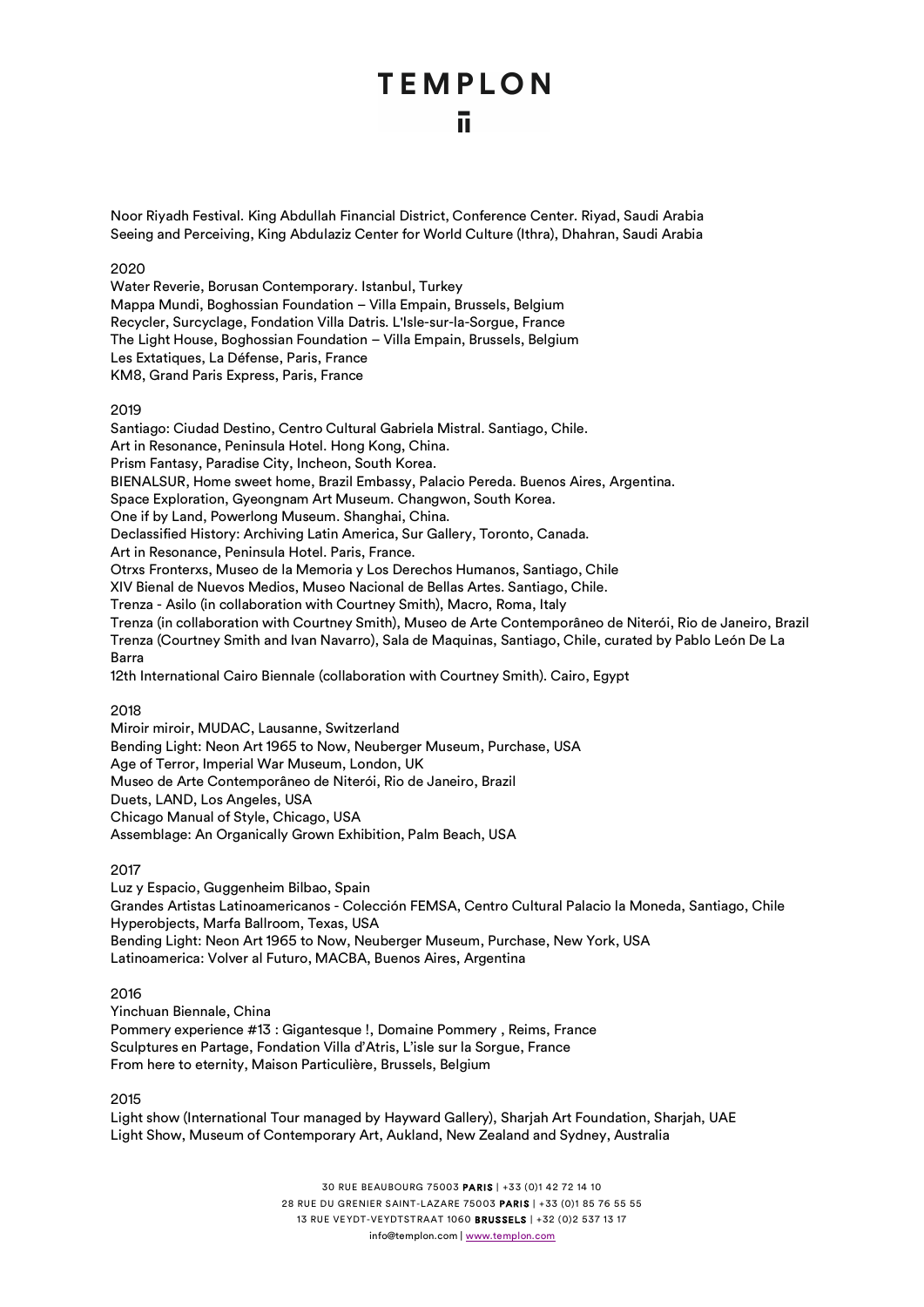Coletiva Preto e Branco, Baro Gallery, Sao Paulo, Brazil Centraal Museum, Utrecht, The Netherlands Futures, Matisse, Miro, Calder, Centre de la Vieille Charité/RMN, Marseille, France De Warande Museum, Turnhout, Belgium Icon(s), Maison Particulière, Brussels, Belgium Music Palace, Fondation Boghossian, Villa Empain, Brussels, Belgium

#### 2014

Light Show, Auckland Art Gallery Toi o Tamaki, Auckland, New Zealand Under the Same Sun: Art From Latin America Today, Solomon Guggenheim Museum, New York, USA 5th annual exhibition of hybrid art, VDNKh, Optika Pavilion, Moscow, Russia Transformer's Collector's View, Washington, USA Lehmbruck Museum, Duisburg, Germany

#### 2013

Fluorescent Light Sculpture, Frost Art Museum, Miami, USA Light at the End of the Tunnel, Egeran Galeri, Istanbul, Turkey Jeunes collectionneurs, Maison Particulière, Brussels, Belgium Light Show, Hayward Gallery, London, UK Transverso: Instalaciones y nuevos medios en Iberoamérica, Instituto Valenciano de Arte Moderno, Valencia, Spain 11th Bienal de Artes Mediales, Museo nacional de Bellas Artes, Santiago, Chile Junkie's Promises, Paul Kasmin Gallery, New York, USA

#### 2012

Sculpted Matter, Paul Kasmin Gallery, New York, USA Neon- Who's afraid of red, yellow and blue? Curated by David Rosenberg, La Maison Rouge, Foundation Antoine de Galbert, Paris, France EVERY EXIT IS AN ENTRANCE: 30 Years of Exit Art, Exit Art, New York, USA Mouvement et Lumière, Villa Datris, L'Isle sur Sorgue, France Eleventh Havana Biennial, centro de Arte Contemporaneo Wifredo Lam Havana, Havana, Cuba

2011

Motion of a nation, V.M.21 Arte contemporanea Gallery, Rome, Italy Prospect 2, International Art Biennial, New Orleans, USA Arco 2011, Galería Distrito 4, Madrid, Spain 2011 lùmens, Valls, Tarragona, Spain

2010

Bicentenario. Diez Miradas Latinoamericanas, Museo Mural Diego Rivera, Mexico City, Mexico Somewhere over the rainbow, FRAC Aquitaine, Bordeaux, France Arsenal, Barro Galeria, Sao Paulo, Brazil Beuys y màs allà - El ensenar como arte, Museo de Artes Visuales, Santiago, Chile Prospect 2, International Art Biennale, New Orleans, USA Manif' D'Art 5, Biennale de Québec, La Chambre Blanche, Quebec, Canada Chili: l'envers du décor, Espace Culturel Louis Vuitton, Paris, France HomelessHome, Museum on the Seam, Jerusalem, Israel

#### 2009

In the Between, Tabanlioglu Architects, Istanbul, Turkey Home Sweet Hogar, Allende Arts Festival, Artscape Wychwood Barns, Toronto, Canada Pete and Repeat, 176 / Zabludowicz Collection, London, UK El Terremoto de Chile, Triennal du Chili 2009, Museo de Arte Chileno Contemporáneo, Santiago, Chile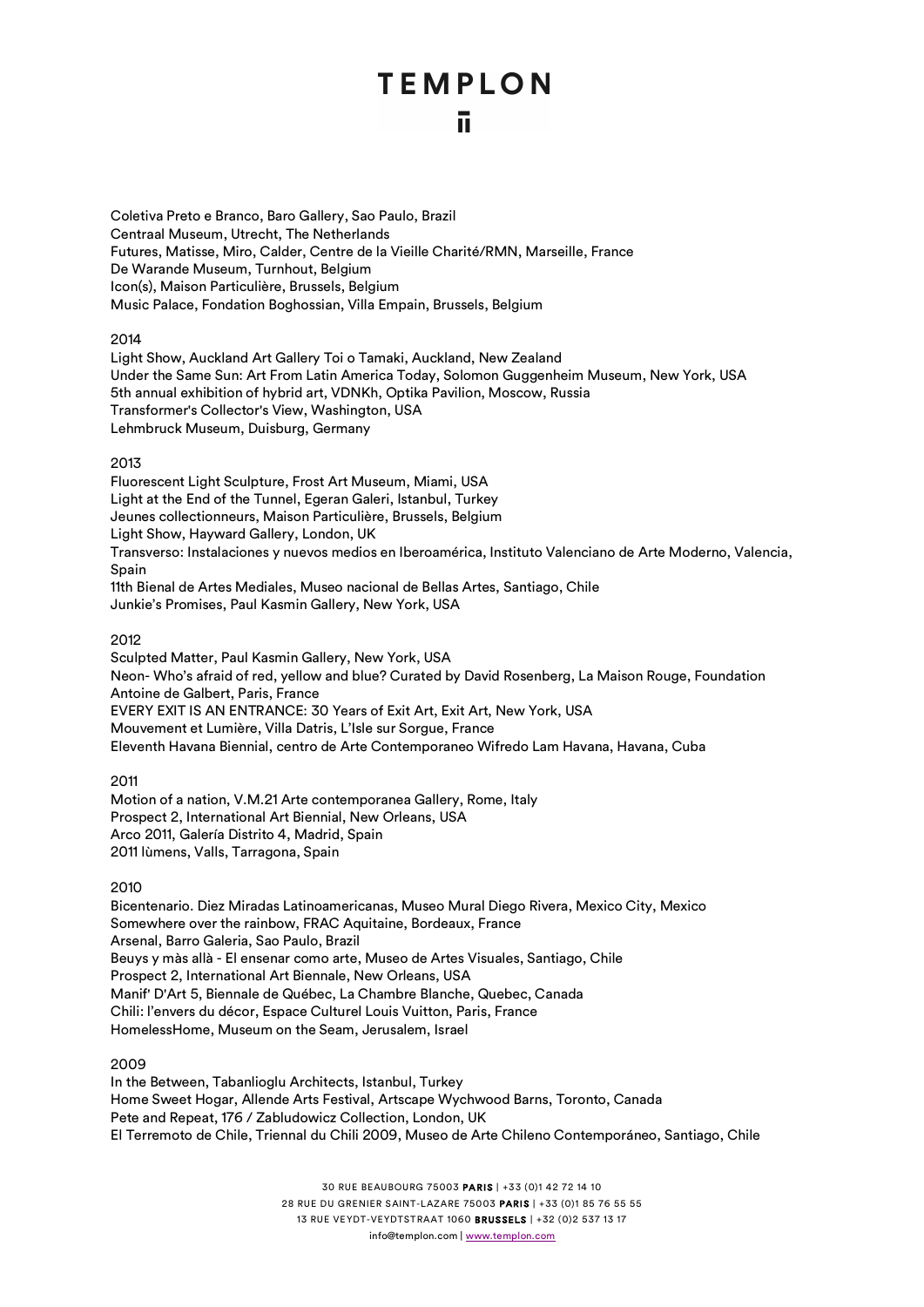Tina B, Le Festival d'art contemporain de Prague, Prague, Czech Republic Los Desaparecidos, North Dakota Museum of Art, exposition itinérante : Weisman Museum of Art, Minneapolis, USA 53th Venice Biennale, Chilea Pavilion, Venice, Italy

Bienal de Canarias, Tenerife, Spain

#### 2008

Adelaide Bank Festival of Arts, Adelaide, Australia When We Build..., Baltic Center for Contemporary Art, Newcastle, UK Informed by Function, Lehman College Art Gallery, New York, USA A Political Exhibition, Tirana Institute for Contemporary Art, Tirana, Albania

#### 2007

Reality Undone, University of Essex Gallery, Essex, UK The Disappeared/Los Desaparecidos, Museo del Barrio, New York, USA Intelligent Design, Momenta Art, New York, USA Refract, Reflect Project : Lights works from the Hirshhorn Museum and Sculpture Garden, Washington DC, USA Petrolina, Moscow Museum of Modern Art at Petrovka, Moscow, Russia Hirshhorn Museum and Sculpture Garden, Washington DC, USA Written with Light, Bloomberg, New York organized by Artists Space, New York, USA

#### 2006

Multiplication, Museo de Arte Contemporaneo, Santiago, Chile Trace, Whitney Museum of American Art, New York, USA The Disappeared/Los Desaparecidos, Dakota Museum of Art, USA Artificial Light, VCUarts Anderson Gallery, Virginia, USA

2005

Next Wave Festival, Brooklyn Academy of Music, curated by Dan Cameron, Brooklyn, USA Ars Lucis. Light as an art medium, ZKM Museum of Contemporary Art, curated by Andreas Beitin Karlsruhe, Germany

Poles apart / Poles together, 51th Venice Biennale's paralell projet organisé par Juan Puntes et Doron Pollak, Venice, Italy

Prague Biennale 2, Accion Directa, Karlin Hall, Curated by Marco Scotini, Prague, Czech Republic The disappered, North Dakota Museum of Art, curated by Laurel Reuter, North Dakota, USA Transformer, Matucana 100, curated by Mario Navarro, Santiago, Chile

#### 2004

Crude oil paintings. White Columns, New York, Akus Gallery, curated by Elena Sorokina, Connecticut, USA Fantasmatic, Millennium Museum, curated by Luz Maria Williamson, Beijing, China Produciendo realidad, arte e resistenza latinoamericana, Prometeo Associazione, Curated by Marco Scotini, Lucca, Italy Condoros, 24/7 Gallery, London, UK Galeria Metropolitana, curated by Galeria Chilena, Santiago, Chile Bushleague, Roebling Hall, Brooklyn, USA Biennale Adriatica di Arti Nuove, San Benedetto del Tronto, curated by Antonio Arevalo, Italy

Terrorvision, Exit Art, curated by Papo Colo, New York, USA

ARCO-Futuribles, Roebling Hall, Madrid, Spain

Italia&Chile, Instituto Italo Latino Americano, curated by Antonio Arevalo Rome, Italy The Ballroom Blitz, Gimm-Eis, Copenhagen, Denmark

2003

L Factor. Exit Art curated by Papo Colo New York, USA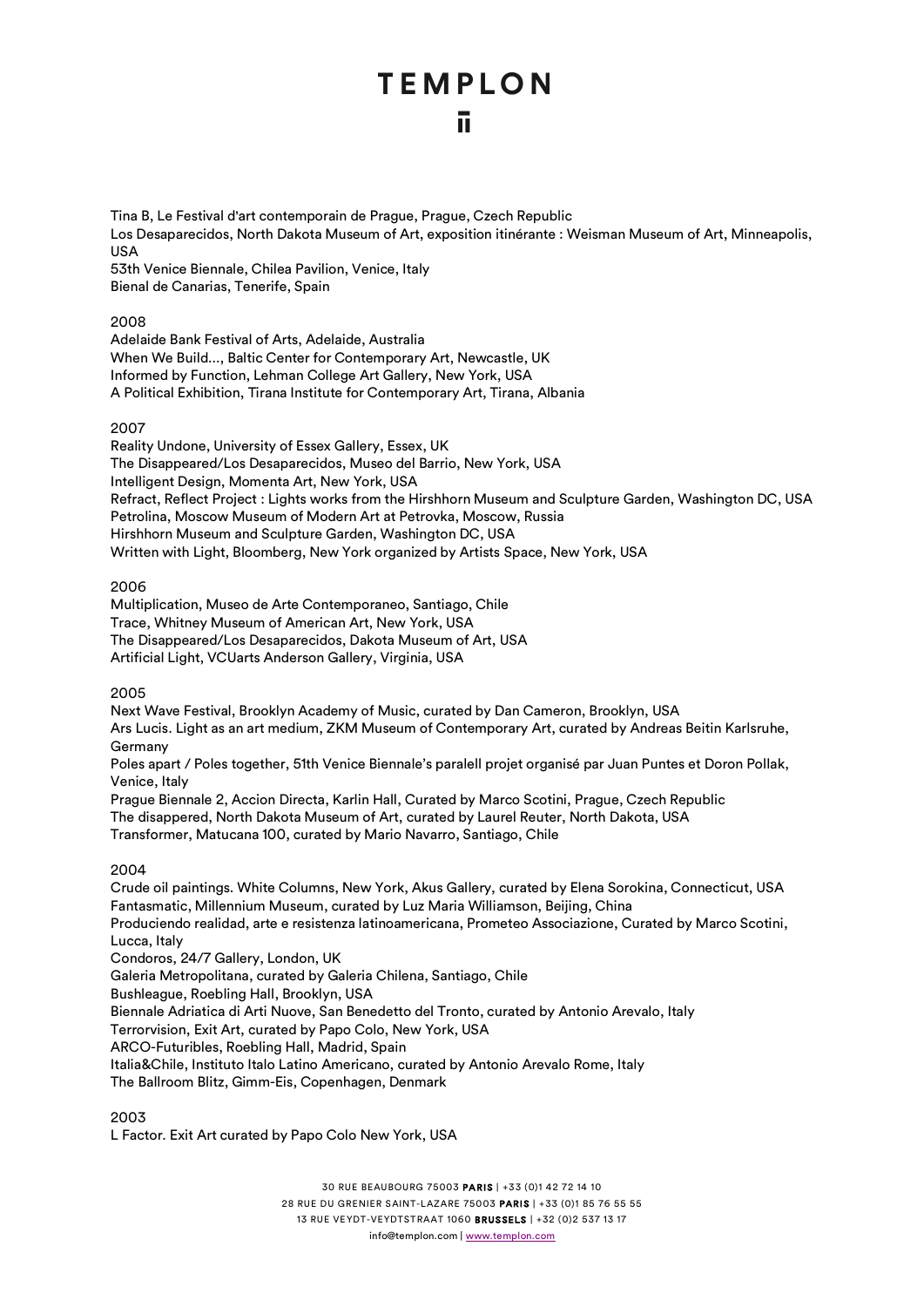Viology, Reynolds Gallery at University of the Pacific. Curated by Carlida Ponce de Leon, Stockton, USA Children of '73, Stony Brook University, curated by Keith Muller, Stony Brook, New York, USA BQE, White Box, curated by Joel Beck and Christian Viveros, New York, USA Brewster 2003, curated by Pabla Ugarte, Brewster, New York, USA Summer Jam, Satellite, curated by Franklin Sirmans, New York, USA Ricos y Famosos, Museo de la Solidaridad Salvador Allende, Santiago, Chile Frankenstein (Or, It's All Fun And Games Until Someone Loses An Eye), Tanya Bonakdar Gallery, New York, USA

#### 2002

Fantasmatic, National Art Gallery, curated by Luz Maria Williamson, Kuala Lumpur, Malaysia Overt operation, Joseph Helman Gallery, curated by Peter Ryan, New York, USA Viology, Galería de la Raza, curated by Carolina Ponce de Leon, San Francisco, USA Sudamericanrockers, Hartell Gallery at Cornell University, Uthica, New York, USA

#### 2001

International open studio exhibition, Art/OMI.Gent, New York, USA The place without limit, contemporary art from Chile, Curated by Justo P. Mellado (traveling exhibition), Museo de Arte Moderno de Guadalajara, Guadalajara, Mexico Teorética, San José, Costa Rica Museo Nacional de Arte, Lima, Perú Museo Rubén Blades, Montevideo, Uruguay Museo del Barro, Asunción, Chile

#### 2000

Circulation, a public mapping project of Repohistory, Exit Art, New York, USA Magnetica, Fundación Telefónica, Santiago, Chile Chile – Austria, (traveling exhibition), Landesgalerie-Oberoesterreich, Linz; Kärntner Landesgalerie, Innsbruck Kärntner Landesgalerie, Innsbruck, Autriche Museo Nacional de Bellas Artes, Santiago, Chile

#### 1999

The selected files, El Museo del Barrio, curated by Carolina Ponce de Leon, New York, USA Domestico, Museo de Arte Contemporáneo de Valdivia, curated by Mario Navarro, Valdivia, Chile Drawings, Archill Gallery, Aukland, New Zeland

1998 Galería Posada del Corregidor, Santiago, Chile Drawings, Archill Gallery, Aukland, New Zealand

#### 1997

Young art in Chile (1986-1996), the ice fields, Museo Nacional de Bellas Artes, curated by Guillermo Machuca, Santiago, Chile

#### 1996

The things and its attributes (Mario and Iván Navarro), Galería Gabriela Mistral, Santiago, Chile

#### COLLECTIONS (SELECTION)

21C Museum, Louisville, USA The Bangkok EDITION, Bangkok, Thailand Borusan Contemporary, Istanbul, Turkey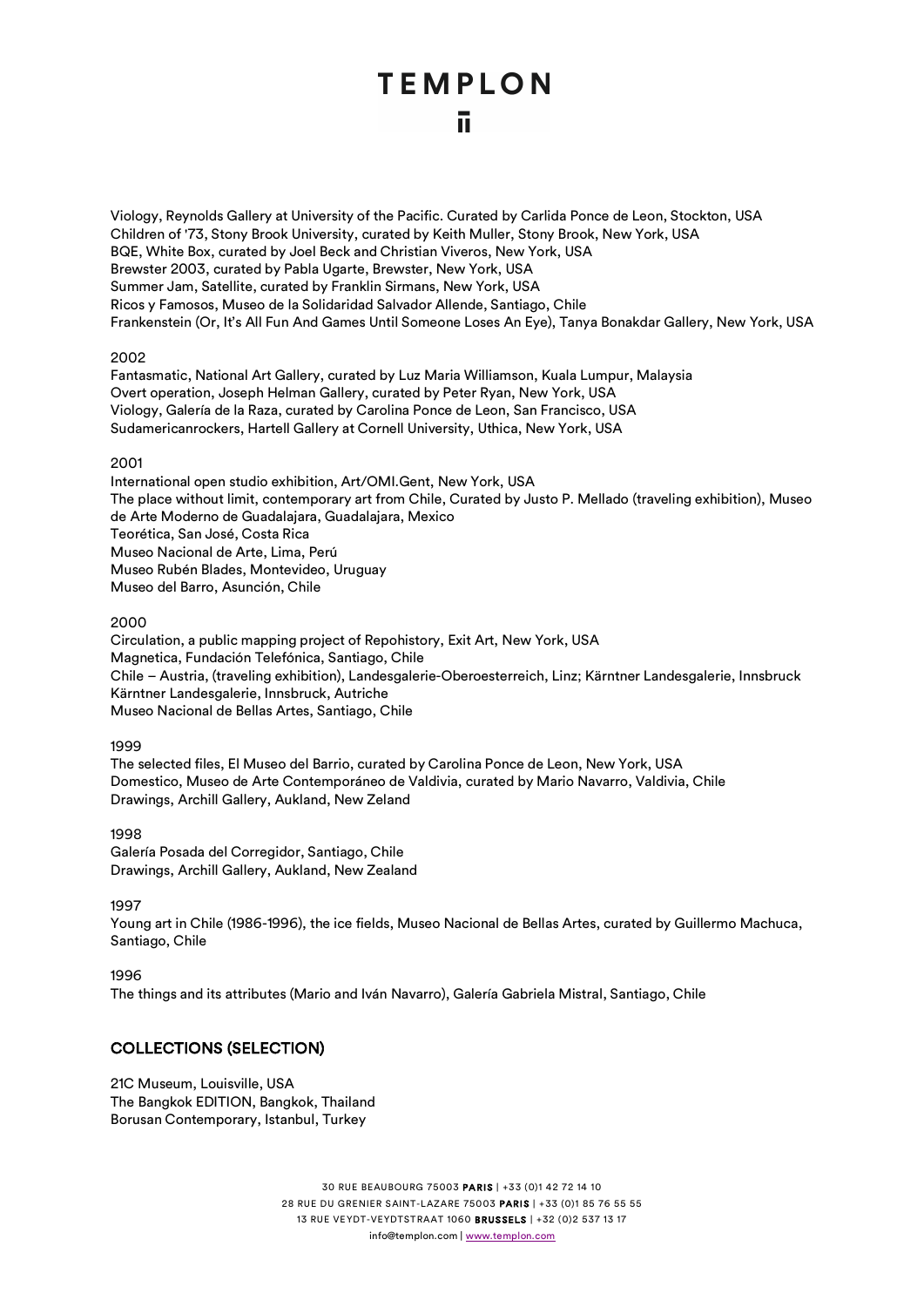Caldic Collection, Rotterdam, The Netherlands Centro Galego de Arte Contemporanea, Santiago de Compostela, Spain CENTRO University, Mexico City, Mexico Colección CASA, Santiago, Chile Colección Paula Del Solar y Carlo Solari, Santiago, Chile Fonds National d'Art Contemporain, Paris, France Fundación Engels, Santiago, Chile Grand Paris Express, Paris, France Hirshhorn Museum and Sculpture Garden, Washington DC, USA Hitay Holding, Istanbul, Turkey Inhotim, Brumadinho, Brazil King Abdulaziz Center for world culture, Saudi Arabia Knoxville Museum of Art, Knoxville, USA LVMH Collection, Paris, France Martin Z. Margulies Warehouse, Miami, USA Mercedes-Benz Stadium for the Atlanta Falcons, Atlanta, USA Museo de Arte Moderno Chiloé, Décima Región de Los Lagos, Chile Museo Nacional de Bellas Artes, Santiago, Chile Museu Nacional de Belas Artes, Rio de Janeiro, Brazil Museum of Fine Arts, Boston, USA Nancy A. Nasher and David J. Haemisegger Collection, USA National Museum of Modern and Contemporary Art, Deoksugung, Seoul, South Korea Nelson-Atkins Museum of Art, Kansas City, USA New York Public Library, New York, USA Peninsula Hotel, Hong Kong, China Public Hotel, New York, USA Saatchi Collection, London, UK Sagamore Hotel, Miami, USA San Antonio Museum of Art, San Antonio, USA Sehwa Museum of Art, Seoul, South Korea Solomon R. Guggenheim Museum, New York, USA Teatro Regional del Bio Bio, Concepción, Chile Towner Art Gallery, Eastbourne, United Kingdom Vanhaerents Art Collection, Brussels, Belgium Virginia Museum of Fine Arts, Richmond, USA World Trade Center, New York, NY West Collection, Oaks, USA Zabludowicz Collection, London, United Kingdom

#### RESIDENCIES AND PROJECTS

2025

Permanent installation at Metro station Villejuif Institut Gustave Roussy, (collaboration with architect Dominique Perrault), Grand Paris Express, Paris, France

2021 Memorial, Santiago, Chili

2020

The Ladder, public art installation, San Francisco, USA